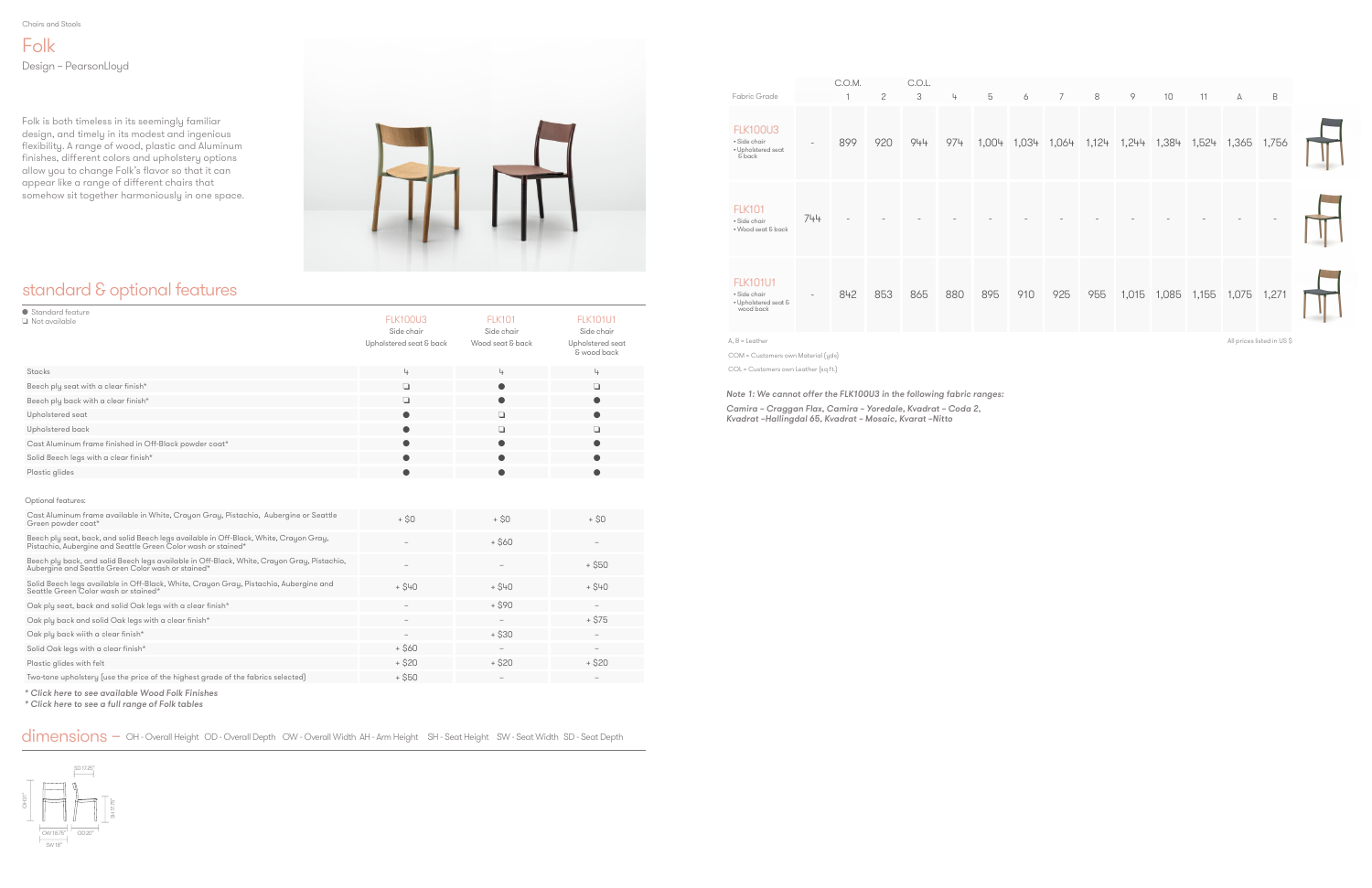Chairs and Stools

### standard & optional features

Folk Design – PearsonLloyd

Folk is both timeless in its seemingly familiar design, and timely in its modest and ingenious flexibility. A range of wood, plastic and Aluminum finishes, different colors and upholstery options allow you to change Folk's flavor so that it can appear like a range of different chairs that somehow sit together harmoniously in one space.



| ● Standard feature<br>Not available                    | <b>FLK103</b><br>Side chair<br>Plastic seat & back | <b>FLK103U1</b><br>Side chair<br>Upholstered seat &<br>plastic back |
|--------------------------------------------------------|----------------------------------------------------|---------------------------------------------------------------------|
| Stacks                                                 | 4                                                  | 4                                                                   |
| Upholstered seat                                       | $\Box$                                             | $\bullet$                                                           |
| Upholstered back                                       | $\bullet$                                          | ū                                                                   |
| Plastic seat - Color: Off-Black*                       | $\bullet$                                          | $\bullet$                                                           |
| Plastic back - Color: Off-Black*                       | $\bullet$                                          | $\bullet$                                                           |
| Cast Aluminum frame finished in Off-Black powder coat* | $\bullet$                                          | $\bullet$                                                           |
| Solid Beech legs with a clear finish*                  | $\bullet$                                          | $\bullet$                                                           |
| Plastic glides                                         | $\bullet$                                          | $\bullet$                                                           |
| Optional features:                                     |                                                    |                                                                     |

| Fabric Grade                                                            |                          | C.O.M. | 2   | C.O.L.<br>3 | 4   | 5   | 6   | $\overline{7}$ | 8   | 9   | 10                | 11 | А | $\mathsf B$ |  |
|-------------------------------------------------------------------------|--------------------------|--------|-----|-------------|-----|-----|-----|----------------|-----|-----|-------------------|----|---|-------------|--|
| <b>FLK103</b><br>· Side chair<br>• Plastic seat & back                  | 595                      |        |     |             |     |     |     |                |     |     |                   |    |   |             |  |
| <b>FLK103U1</b><br>• Side chair<br>• Upholstered seat<br>& plastic back | $\overline{\phantom{a}}$ | 782    | 793 | 805         | 820 | 835 | 850 | 865            | 895 | 955 | 1,025 1,095 1,015 |    |   | 1,211       |  |

A, B = Leather

COM = Customers own Material (yds)

COL = Customers own Leather (sq ft.)

All prices listed in US \$



| Cast Aluminum frame available in White, Crayon Gray, Pistachio, Aubergine or Seattle Green powder coat* | + SO     | + SO      |
|---------------------------------------------------------------------------------------------------------|----------|-----------|
| Plastic seat and back available in White, Crayon Grey, Pistachio, Aubergine or Seattle Green*           | + SO     | $\sim$    |
| Plastic back available in White, Crayon Grey, Pistachio, Aubergine or Seattle Green*                    | $\sim$   | + SO      |
| Solid Beech legs available in Off-Black, White, Crayon Gray, Pistachio, Aubergine, or Seattle Green*    | $+$ \$40 | $+$ $S+O$ |
| Solid Oak legs with a clear finish*                                                                     | $+$ \$60 | $+$ \$60  |
| Plastic glides with felt                                                                                | + \$20   | + \$20    |

[\\* Click here to see available Wood Folk Finishes](#page-4-0)

dimensions – OH - Overall Height OD - Overall Depth OW - Overall Width AH - Arm Height SH - Seat Height SW - Seat Width SD - Seat Depth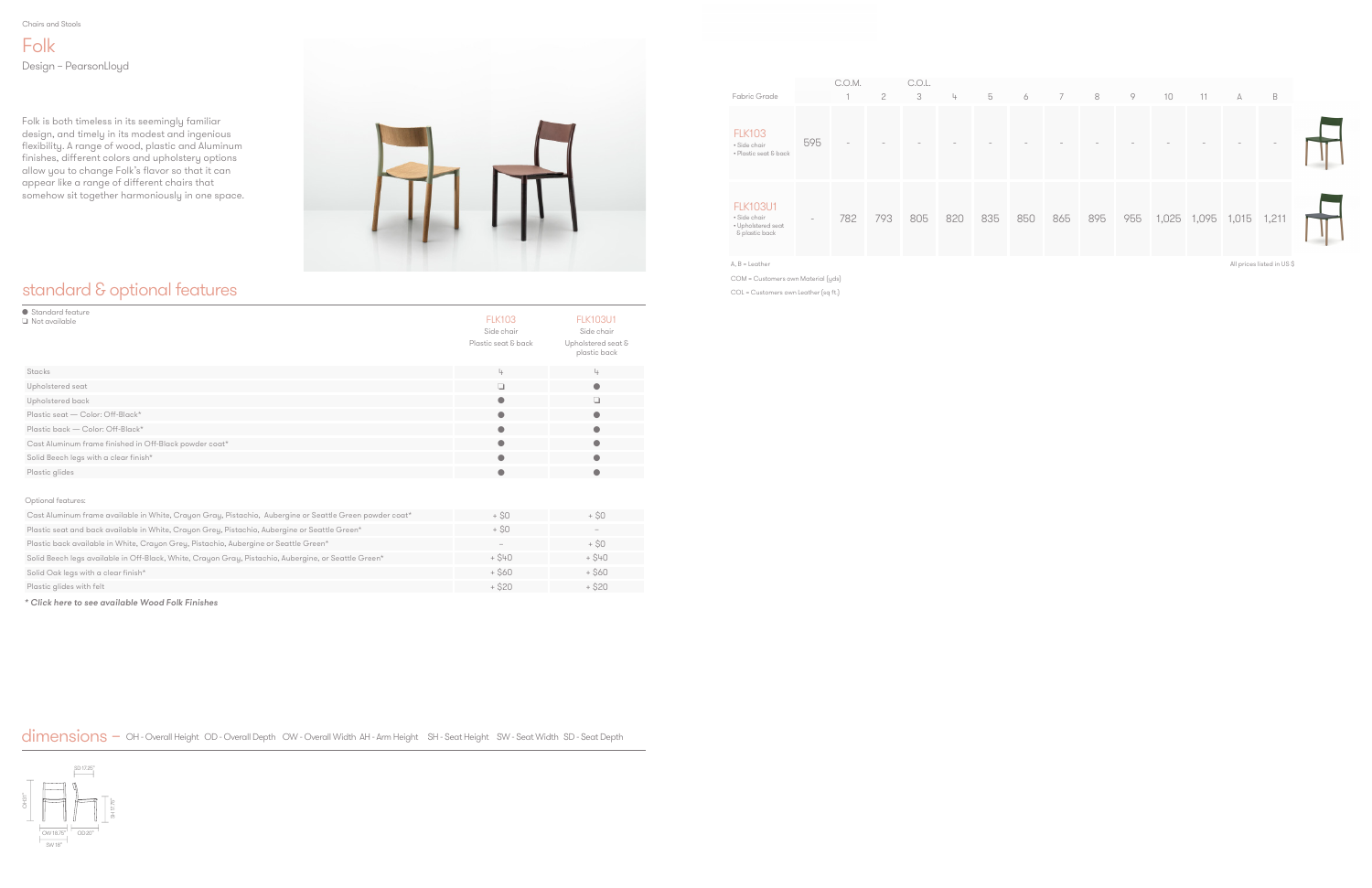Folk Design – PearsonLloyd

Folk is both timeless in its seemingly familiar design, and timely in its modest and ingenious flexibility. A range of wood, plastic and Aluminum finishes, different colors and upholstery options allow you to change Folk's flavor so that it can appear like a range of different chairs that somehow sit together harmoniously in one space.



# standard & optional features



| Standard feature<br>$\Box$ Not available                                                                                                                | <b>FLK300U3</b><br>High stool<br>Upholstered seat<br>& back | <b>FLK301</b><br>High stool<br>Wood seat<br>& back | <b>FLK301U1</b><br>High stool<br>Upholstered seat<br>& wood back |
|---------------------------------------------------------------------------------------------------------------------------------------------------------|-------------------------------------------------------------|----------------------------------------------------|------------------------------------------------------------------|
| Stacks                                                                                                                                                  | $\Box$                                                      | ❏                                                  | ❏                                                                |
| Beech ply seat with a clear finish*                                                                                                                     | $\Box$                                                      | $\bullet$                                          | ❏                                                                |
| Beech ply back with a clear finish*                                                                                                                     | □                                                           |                                                    | 0                                                                |
| Upholstered seat                                                                                                                                        | $\bullet$                                                   | Q                                                  | $\bullet$                                                        |
| Upholstered back                                                                                                                                        | $\bullet$                                                   | ❏                                                  | ❏                                                                |
| Cast Aluminum frame finished in Off-Black powder coat*                                                                                                  |                                                             | 0                                                  | 0                                                                |
| Solid Beech legs with a clear finish*                                                                                                                   | О                                                           |                                                    |                                                                  |
| Plastic glides                                                                                                                                          |                                                             |                                                    |                                                                  |
| Footrest finished in Off-Black powder coat*                                                                                                             | $\bullet$                                                   |                                                    | O                                                                |
| Footrest protector                                                                                                                                      | $\bullet$                                                   | ●                                                  | $\bullet$                                                        |
| Optional features:                                                                                                                                      |                                                             |                                                    |                                                                  |
| Counter height stool option, seat height 24.5"<br>(add CH to product code)                                                                              | $+ $72$                                                     | $+ $72$                                            | $+ $72$                                                          |
| Cast Aluminum frame available in White, Crayon Gray, Pistachio,<br>Aubergine or Seattle Green powder coat*                                              | $+$ \$0                                                     | $+$ \$0                                            | $+$ \$0                                                          |
| Beech ply seat, back, and solid Beech legs available in Off-Black, White, Crayon<br>Gray, Pistachio, Aubergine and Seattle Green Color wash or stained* |                                                             | $+ $80$                                            |                                                                  |
| Beech ply back and solid Beech legs available in Off-Black, White, Crayon Gray,<br>Pistachio, Aubergine and Seattle Green Color wash or stained*        |                                                             |                                                    | $+ $70$                                                          |
| Solid Beech legs available in Off-Black, White, Crayon Gray, Pistachio,<br>Aubergine and Seattle Green Color wash or stained*                           | $+$ \$60                                                    | $+$ \$60                                           | $+$ \$60                                                         |
| Oak ply seat, back and solid Oak legs with a clear finish*                                                                                              |                                                             | $+ $110$                                           |                                                                  |
| Oak ply back and solid Oak legs with a clear finish*                                                                                                    |                                                             |                                                    | $+$ \$85                                                         |
| Solid Oak legs with a clear finish*                                                                                                                     | $+ $70$                                                     |                                                    |                                                                  |
| Plastic glides with felt                                                                                                                                | + \$20                                                      | $+$ \$20                                           | $+ $20$                                                          |
|                                                                                                                                                         |                                                             |                                                    |                                                                  |

[\\* Click here to see available Wood Folk Finishes](#page-4-0)

[\\* Click here to see a full range of Folk tables](https://www.allermuir.com/us/products/tables-storage/folk-tables)

dimensions – OH - Overall Height OD - Overall Depth OW - Overall Width AH - Arm Height SH - Seat Height SW - Seat Width SD - Seat Depth

|                                                                                 |                                 | C.O.M. |                                                                                     | C.O.L. |   |   |   |   |   |   |    |    |                       |                           |
|---------------------------------------------------------------------------------|---------------------------------|--------|-------------------------------------------------------------------------------------|--------|---|---|---|---|---|---|----|----|-----------------------|---------------------------|
| Fabric Grade<br><b>FLK300U3</b><br>• High stool<br>• Upholstered seat<br>& back | $\hspace{0.1mm}-\hspace{0.1mm}$ |        | $\mathfrak{C}$<br>1,228 1,249 1,273 1,303 1,333 1,363 1,393 1,453 1,573 1,713 1,853 | 3      | 4 | 5 | 6 | 7 | 8 | 9 | 10 | 11 | $\mathbb{A}$<br>1,694 | $\mathsf B$<br>2,085      |
| <b>FLK301</b><br>• High stool<br>• Wood seat & back                             | 972                             |        |                                                                                     |        |   |   |   |   |   |   |    |    |                       |                           |
| <b>FLK301U1</b><br>• High stool<br>• Upholstered seat<br>& wood back            | $\overline{\phantom{a}}$        |        | 1,176 1,187 1,199 1,214 1,229 1,244 1,259 1,289 1,349 1,419 1,489 1,409             |        |   |   |   |   |   |   |    |    |                       | 1,605                     |
| $A, B =$ Leather                                                                |                                 |        |                                                                                     |        |   |   |   |   |   |   |    |    |                       | All prices listed in US\$ |
| COM = Customers own Material (yds)                                              |                                 |        |                                                                                     |        |   |   |   |   |   |   |    |    |                       |                           |

Note 1: We cannot offer the FLK100U3 in the following fabric ranges:

Camira – Craggan Flax, Camira – Yoredale, Kvadrat – Coda 2, Kvadrat –Hallingdal 65, Kvadrat – Mosaic, Kvarat –Nitto

COL = Customers own Leather (sq ft.)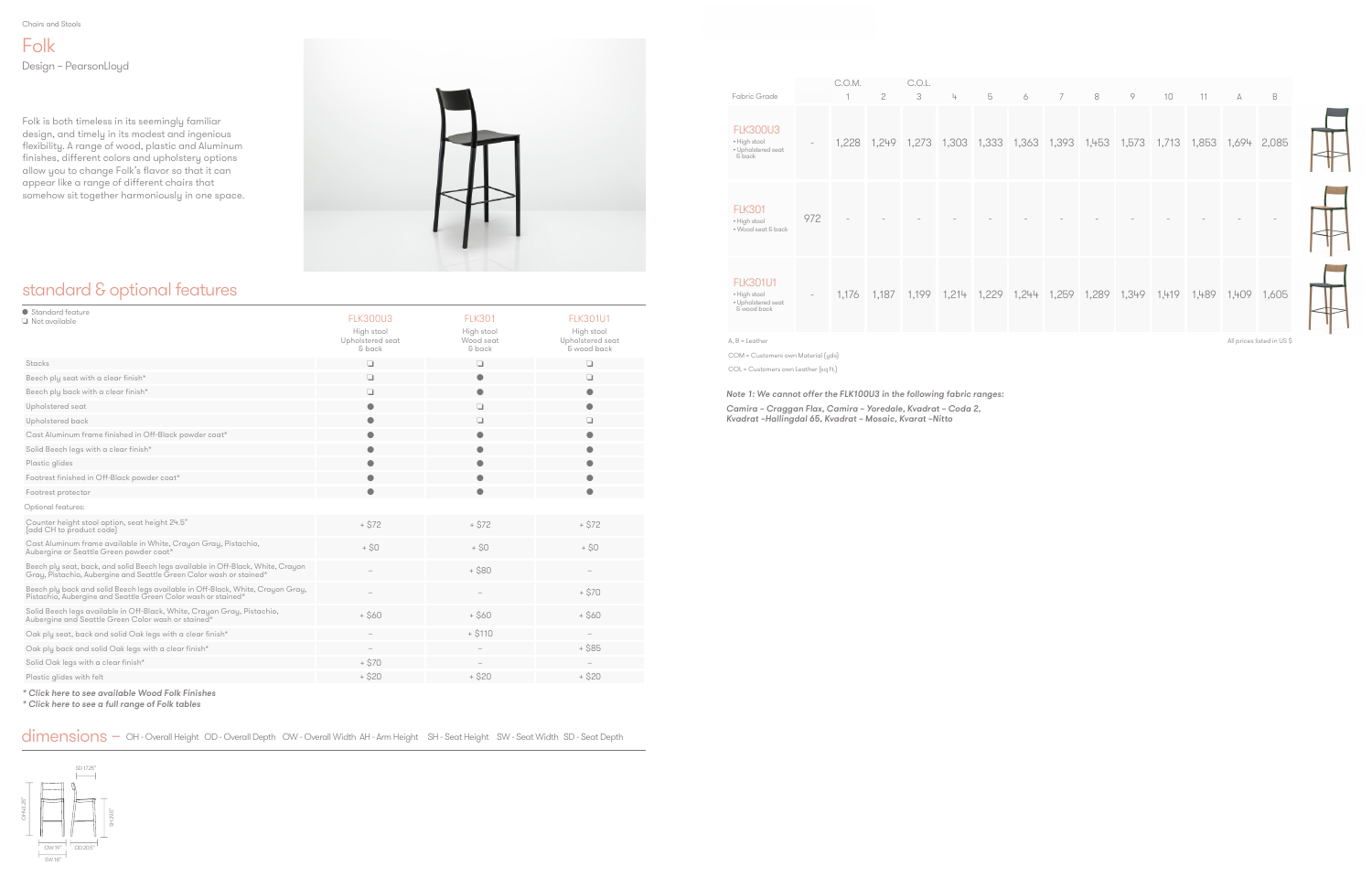Chairs and Stools

## standard & optional features

Folk Design – PearsonLloyd

Folk is both timeless in its seemingly familiar design, and timely in its modest and ingenious flexibility. A range of wood, plastic and Aluminum finishes, different colors and upholstery options allow you to change Folk's flavor so that it can appear like a range of different chairs that somehow sit together harmoniously in one space.





| ● Standard feature<br>$\Box$ Not available                                                                                   | <b>FLK303</b>          | <b>FLK303U1</b>                    |
|------------------------------------------------------------------------------------------------------------------------------|------------------------|------------------------------------|
|                                                                                                                              | High stool             | High stool                         |
|                                                                                                                              | Plastic seat<br>& back | Upholstered seat<br>& plastic back |
| Stacks                                                                                                                       | $\Box$                 | o                                  |
| Upholstered seat                                                                                                             | $\Box$                 | $\bullet$                          |
| Plastic seat - Color: Off-Black*                                                                                             | $\bullet$              | a                                  |
| Plastic back - Color: Off-Black*                                                                                             | $\bullet$              | $\bullet$                          |
| Cast Aluminum frame finished in Off-Black powder coat*                                                                       | $\bullet$              | $\bullet$                          |
| Solid Beech legs with a clear finish*                                                                                        | $\bullet$              | O                                  |
| Plastic glides                                                                                                               | $\bullet$              | 0                                  |
| Footrest finished in Off-Black powder coat*                                                                                  | $\bullet$              |                                    |
| Footrest protector                                                                                                           | $\bullet$              | $\bullet$                          |
|                                                                                                                              |                        |                                    |
| Optional features:                                                                                                           |                        |                                    |
| Counter height stool option, seat height 24.5" (add CH to product code)                                                      | $+ $72$                | $+ $72$                            |
| Cast Aluminum frame available in White, Crayon Gray, Pistachio,<br>Aubergine or Seattle Green powder coat*                   | $+$ \$0                | $+$ \$0                            |
| Plastic seat and back available in White, Crayon Gray, Pistachio, Aubergine, or Seattle Green                                | $+$ \$0                | $\hspace{0.1mm}-\hspace{0.1mm}$    |
| Plastic back available in White, Crayon Gray, Pistachio, Aubergine, or Seattle Green                                         |                        | $+$ \$0                            |
| Soiid Beech legs available in Off-Black, White, Crayon Grey, Pistachio, Aubergine and Seattle<br>Green colorwash or stained* | $+$ \$60               | $+$ \$60                           |
| Solid Oak legs with a clear finish*                                                                                          | $+ $70$                | $+ $70$                            |
| Plastic glides with felt                                                                                                     | $+ $20$                | $+ $20$                            |
|                                                                                                                              |                        |                                    |

|                                                                         |     | C.O.M. |                         | C.O.L. |   |      |
|-------------------------------------------------------------------------|-----|--------|-------------------------|--------|---|------|
| Fabric Grade                                                            |     |        | $\mathcal{P}$           | 3      | 4 | 5    |
| <b>FLK303</b><br>• High stool<br>· Plastic seat<br>& back               | 822 |        |                         |        |   |      |
| <b>FLK303U1</b><br>• High stool<br>• Upholstered seat<br>& plastic back |     |        | 1,159 1,170 1,182 1,197 |        |   | 1,21 |

|                                                                         |                          |                          |   | ----- |   |   |   |   |   |   |                                                                         |    |   |   |
|-------------------------------------------------------------------------|--------------------------|--------------------------|---|-------|---|---|---|---|---|---|-------------------------------------------------------------------------|----|---|---|
| Fabric Grade                                                            |                          |                          | 2 | 3     | 4 | 5 | 6 | 7 | 8 | 9 | 10                                                                      | 11 | A | B |
| <b>FLK303</b><br>• High stool<br>• Plastic seat<br>& back               | 822                      | $\overline{\phantom{a}}$ |   |       |   |   |   |   |   |   |                                                                         |    |   |   |
| <b>FLK303U1</b><br>• High stool<br>• Upholstered seat<br>& plastic back | $\overline{\phantom{a}}$ | 1,159                    |   |       |   |   |   |   |   |   | 1,170 1,182 1,197 1,212 1,227 1,242 1,272 1,332 1,402 1,472 1,392 1,588 |    |   |   |



A, B = Leather

COM = Customers own Material (yds)

COL = Customers own Leather (sq ft.)

All prices listed in US \$

[\\* Click here to see available Wood Folk Finishes](#page-4-0)

[\\* Click here to see available Plastic Folk Finishes](#page-4-0)

dimensions – OH - Overall Height OD - Overall Depth OW - Overall Width AH - Arm Height SH - Seat Height SW - Seat Width SD - Seat Depth